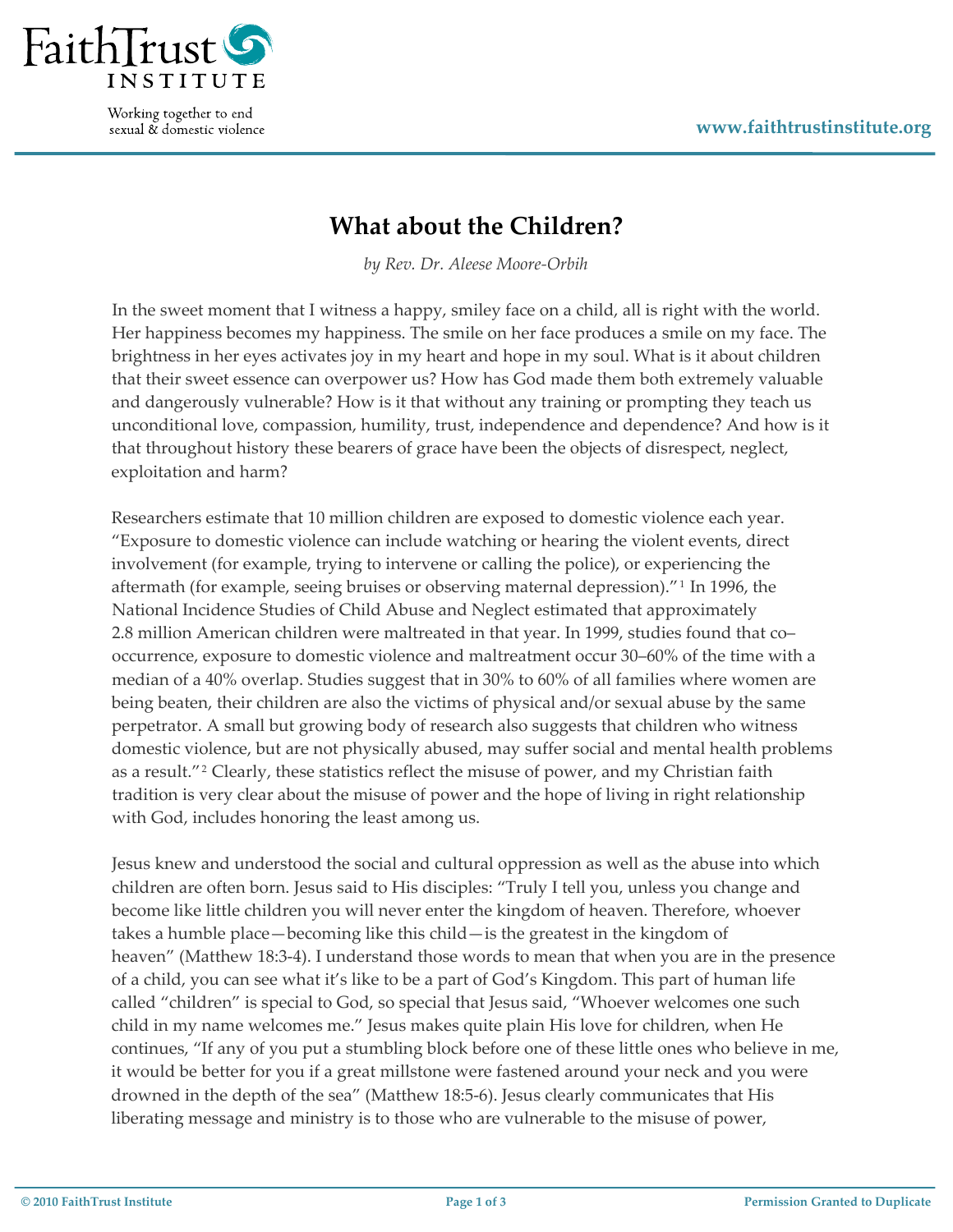especially children. Although adults may think that children are their possessions—even property—Jesus makes it clear that we adults have Him to answer to for the safety and welfare of the least of these.

Children depend on their parents and guardians to provide for and protect them. When protection and provision are not available in the home, children should be able to find safety and welfare in abundance in God's people and places of worship. Children should also have access to justice. As Marie Fortune has said on many occasions, "When harm is done by one person to another the church ought to be about justice making." The church's mission to continue the liberating ministry of Jesus is effectively demonstrated when we invite and receive children into a community of love, safety and justice.

Our faith communities can be sanctuaries for safety, healing and empowerment for **all** victims of domestic violence regardless of age. Children need the same type of support and advocacy that adult victims need:

- To be heard
- To be believed
- To be <u>safe</u>
- To be protected
- To be loved
- To be supported
- To have an advocate
- To have a safe, caring, nurturing adult friend or family member
- To know that the violence is not their fault
- To know there is hope
- To know God is present: God sees, God loves, God cares and God is acting on their behalf.

Early on in the battered women's movement Joy Bussert wrote, "We need [. . .] to begin articulating a faith that will provide women with resources for strength rather than resources for endurance. We must articulate a theology of empowerment rather than a theology of passive endurance."[3](#page-2-1) The same is true for children who witness or are the victims of domestic violence. Just as we have insisted "wives submit to your husbands" is not meant to be a tool to oppress and abuse women, the virtue of obedience and honor can no longer be used to keep children silent and secret about the abuse in their homes. Children need a deeper theology and youth ministry experience than one that only teaches them not to "sin." Children also need to be taught how to protect themselves from those that would sin against them.

Certainly our faith communities alone cannot help 10 million children any more than they can help the hundreds of thousands of women who are battered every year. This is why we at FaithTrust Institute are committed to training both religious leaders *and* community advocates on the religious issues of abuse. An effective and sustainable response to children exposed to